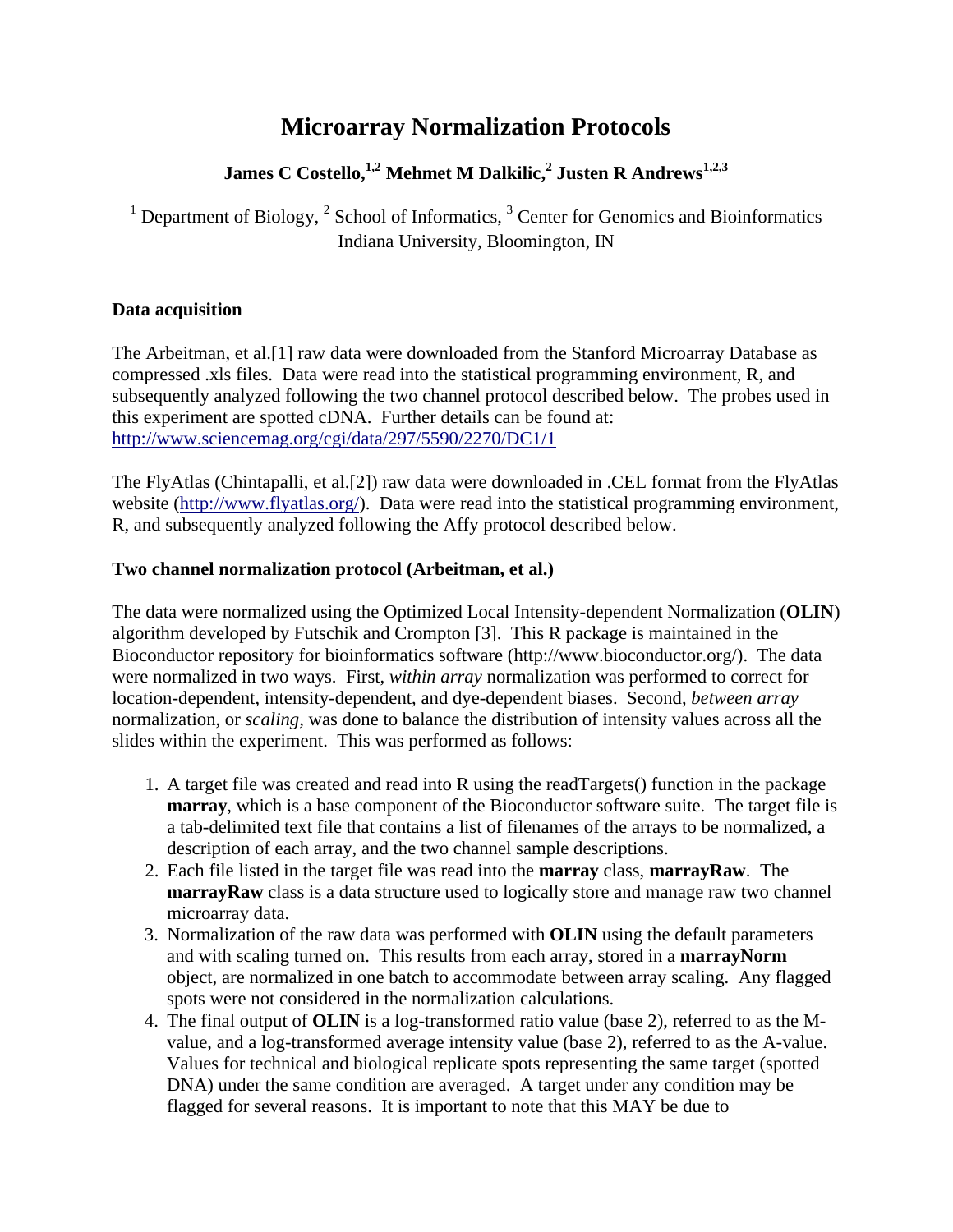corresponding transcript not being expressed under that condition, the amplification of the printed cDNA was reported as "failed" in the original data, OR the data is missing for technical reasons.

## **Spotted DNA array Presence/Absence calls for the Arbeitman, et al. data**

In order to provide an indication of whether a gene, which hybridizes to its corresponding target, is expressed under a given condition, we performed a statistical test to determine if the expression of a labeled sample is significantly above the distribution of background values. This was done by creating a distribution of background intensities over the entire slide and testing each individual spot's foreground intensity against the background distribution in the form of a ttest. This test was done on a channel-by-channel basis. The calculated p-values were then adjusted for multiple hypotheses testing using a Bonferroni correction, giving a corrected pvalue. The null hypothesis is that the spot is within the distribution of background noise. To reject the null hypothesis a value of 0.001 was used, so spots with corrected p-values less than or equal to 0.001 were considered present. Spots with corrected p-values in the interval (0.01 to 0.001) were considered marginal. Spots with a corrected p-value greater than 0.01 were considered absent (or within the distribution of background noise). It is important to note that this is a statistical test and should be interpreted as such.

The Arbeitman, et al. expression data were hybridized to two channel spotted arrays. One channel is pooled sample (control) and the other is the sample from a given time point (experimental), therefore the above test was done for the channel containing the experimental sample only. A presence/absence call can then been interpreted as a statistical test of the foreground intensity of a spot in the experimental sample in relation to the background intensity distribution.

#### **Affymetrix normalization protocol**

The Affymetrix platform is a series of 25-mer oligonucleotide probes. A set of roughly 14 probes is intended to map with a one-to-one nucleotide correspondence to one transcript, or one exon in one transcript. Each probe also has a corresponding mismatch probe, where the middle nucleotide in the 25-mer is altered. This mismatch probe is used to measure the level of nonspecific hybridization.

**GCRMA** was used to normalize and scale the data. For details on **GCRMA**, see Wu and Irizarry[4]. Briefly, **GCRMA** corrects for background noise and non-specific hybridization, scales all the arrays in a batch through quantile normalization, and reports log-transformed, background adjusted intensity values. **GCRMA** also considers the nucleotide composition as a measure of binding affinity when normalizing for non-specific hybridization.

The "fullmodel" **GCRMA** normalization was run using the **Affy** and **GCRMA** packages in R, as follows:

- 1. Using the **readAffy()** function in the **Affy** package, read in all the .CEL files.
- 2. The **GCRMA** normalization method requires that an affinity score be calculated for each